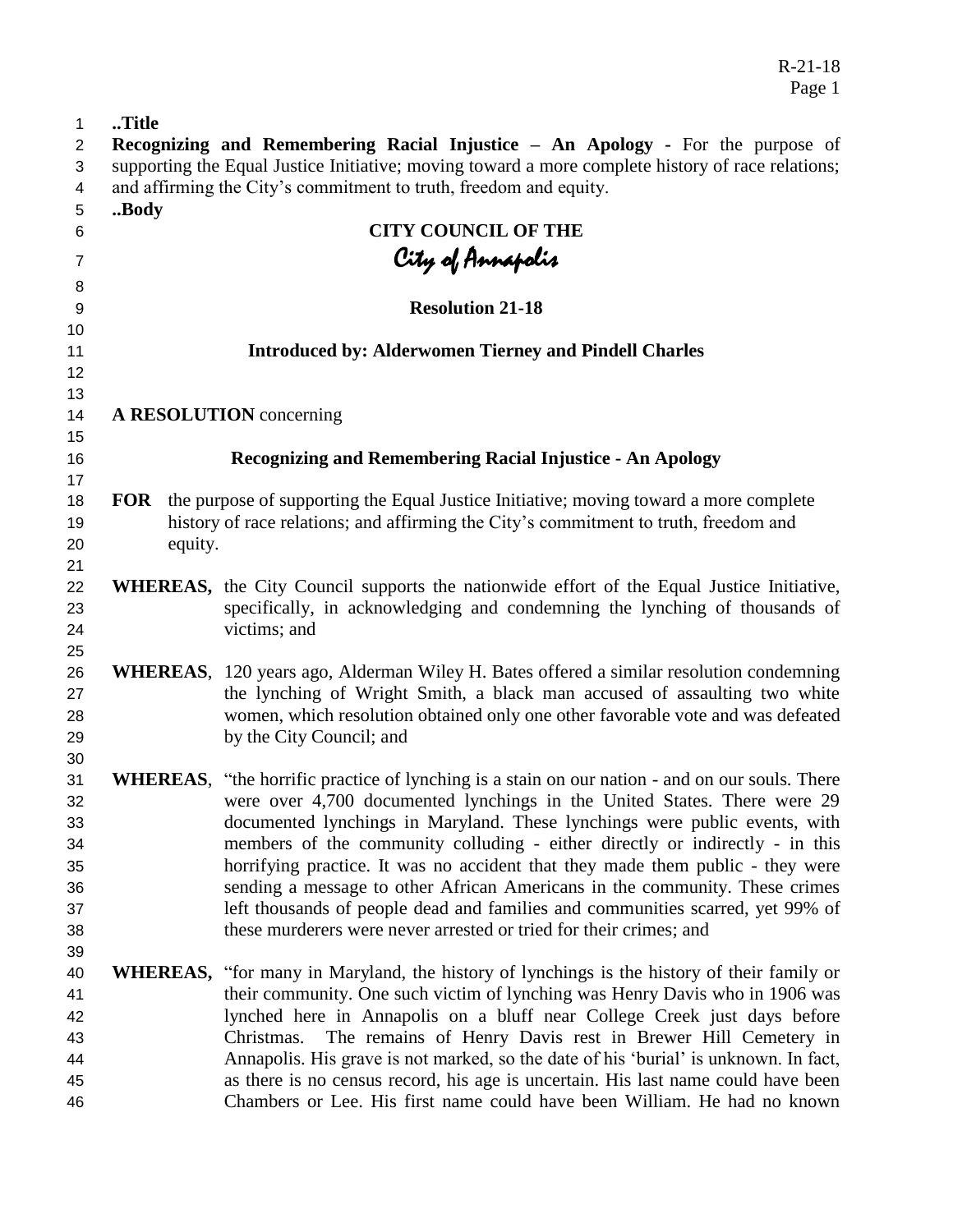home. His lynchers were never found. The Maryland State Archives in Annapolis houses two records: one certificate from 1900 admitting Prisoner 15521 to the Maryland Penitentiary at age 17 for assaulting a black woman, and one certification of his death by gunshot wound on December 21, 1906, at age 30; and

- **WHEREAS**, "on December 14, 1906, Mrs. Annie Reid, wife of a Crownsville storekeeper John Reid, was on her way to Annapolis when she was dragged from her buggy by a black man limping along the road near Best's Gate train station. Reid fought her assailant with a horse whip before being knocked to the ground. Henry Davis was 10 arrested December  $17<sup>th</sup>$ , three days after the attack. Two days after his arrest, Davis was taken to Annie Reid's house, where she identified him as her assailant. Davis then allegedly admitted to the assault, according to newspaper accounts. Aware of the potential for mob violence, the sheriff pleaded for a jury to be convened immediately, but Reid had not yet recovered from her injuries and could not testify. Davis was placed in the Annapolis Jail.
- **WHEREAS,** "the next day, a group of lynchers marched from St. John's to the Annapolis jail, at the corner of Calvert and Clay streets. The leaders of the mob tried to trick the four guards by ringing the jailhouse bell around 1:50 a.m., claiming they were police officers with a prisoner. As the guards sensed a problem and refused to unlock the jail, the attackers pounded on the door, tearing a hole with a pick taken from a nearby blacksmith's shop and attacked with a sledgehammer. The door quickly collapsed. Men holding revolvers asked the guards to put their hands up and hand over the keys to Davis's third-floor cell, which they did. Davis was hauled from the jail down Calvert Street toward West Street. Black residents were terrified and stayed inside while many whites, awakened by the noise, joined the crowd as it turned onto West Washington Street and headed toward a neighborhood known as Brick Yard Hill. They dragged Davis, who could not walk quickly because of his missing toes, to a bluff overlooking College Creek, continuing to hit him according to reports in the Baltimore Sun. The report states that Davis supposedly admitted to the attack again. The crowd then slid a thin white rope around his neck and hoisted him up a large tree. Someone gave a signal to commence firing. The rope broke, but the shooting continued. More than 100 shots were fired. Davis was struck directly in his chest, his neck, hand, back of head and face. His bloody body was left on the banks of College Creek where hundreds of people, white and black, came to look at the gruesome sight. Photographs were taken of the corpse and allegedly made into postcards. That afternoon, the body was examined by a coroner and later buried in an unmarked grave in the smallpox section of Brewer Hill Cemetery. In April 1907, an inquest was convened to look into the details of the Henry Davis lynching. Judge Revell reminded the members of the jury that this was a lawless act and must be investigated. After a month of investigation, the jury was unable to 'fix' the lynching to any one person or persons;" and
- **WHEREAS,** the City Council supports the sentiment of the Equal Justice Initiative that "a history of racial injustice must be acknowledged and mass atrocities and abuse